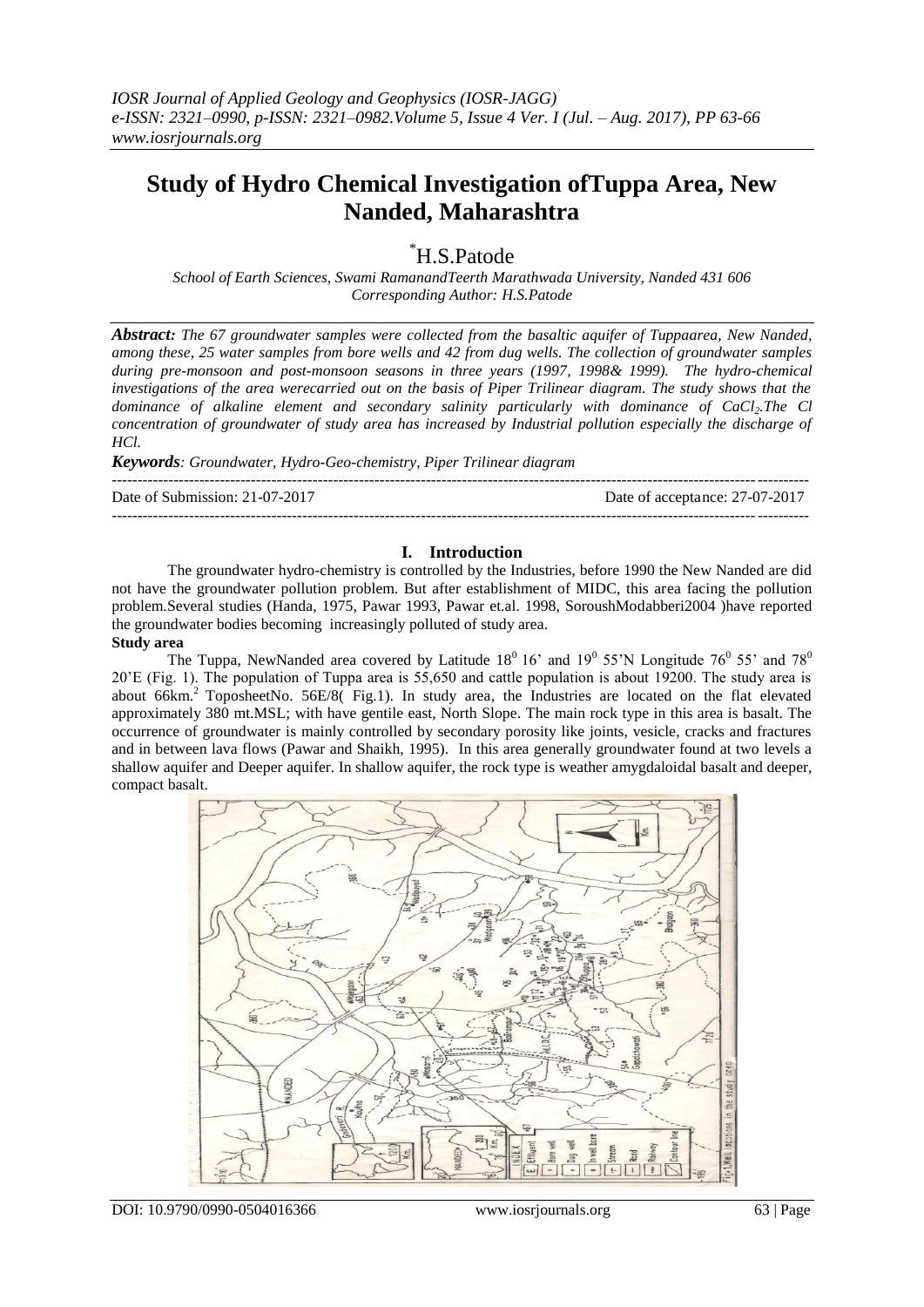## **II. Methodology**

67 groundwater samples were collected from the study area, among these 25 from bore wells and 42 from dug wells during pre-monsoon (May) and post-monsoon (Dec.) twice in a year. The groundwater samples were collected in a one liter plastic can. Some parameters like EC. pH, and Tem. were measured immediately. The other parameters were determined in the laboratory. The titrimetric analysis procedure followed by APHA (1985).

**III. Discussion**

#### **Hydro geochemistry:**

The physicochemical analysis, result of groundwater from dug wells and bore wells are given in Table 1. The physicochemical parameters determined include pH, Temp. EC. TDS,Cl, TH, Ca, Mg,TA (HCO<sub>3</sub>), Na, K,& SO4(Table 1) The electrical conductivity (EC), values ranges from 326.78us/cm to 13893.20 us/cm in premonsoon. 634.82 us/cm to 16845.24 us/cm in post-

| $\ldots$<br>10000000001<br>Pre-monsoon |      |         |          |         |            | Post-monsoon |         |  |  |
|----------------------------------------|------|---------|----------|---------|------------|--------------|---------|--|--|
| Parameters                             | Year | Min.    | Max.     | Average | Min<br>Max |              | Average |  |  |
| Tem.                                   | 1997 | 25.00   | 32.00    | 29.00   | 21.00      | 33.00        | 26.99   |  |  |
|                                        | 1998 | 27.00   | 35.00    | 29.00   | 18.00      | 33.00        | 26.43   |  |  |
|                                        | 1999 | 26.90   | 33.00    | 29.00   | 19.00      | 33.00        | 27.20   |  |  |
| pH                                     | 1997 | 6.75    | 7.00     | 6.99    | 5.95       | 7.81         | 7.10    |  |  |
|                                        | 1998 | 6.00    | 7.20     | 6.83    | 6.76       | 8.50         | 7.40    |  |  |
|                                        | 1999 | 6.00    | 7.98     | 6.54    | 6.02       | 7.98         | 7.32    |  |  |
| $\rm EC$                               | 1997 | 1032.51 | 11935.69 | 2796.70 | 634.82     | 9074.04      | 2854.34 |  |  |
|                                        | 1998 | 326.78  | 13893.20 | 3020.53 | 919.80     | 16845.24     | 3977.06 |  |  |
|                                        | 1999 | 1118.80 | 10931.35 | 2606.80 | 1886.45    | 14076.37     | 5396.60 |  |  |
| <b>TDS</b>                             | 1997 | 660.80  | 7638.84  | 1782.77 | 406.28     | 5807.38      | 1826.32 |  |  |
|                                        | 1998 | 209.14  | 8891.64  | 1944.77 | 932.29     | 10780.95     | 2537.12 |  |  |
|                                        | 1999 | 716.03  | 6996.06  | 1668.34 | 1207.32    | 9008.83      | 3453.83 |  |  |
| Cl                                     | 1997 | 110.76  | 2850.00  | 492.40  | 66.74      | 2170.00      | 468.66  |  |  |
|                                        | 1998 | 90.00   | 3200.00  | 599.37  | 113.66     | 3210.00      | 585.44  |  |  |
|                                        | 1999 | 150.00  | 2875.50  | 501.30  | 200.00     | 3535.00      | 1020.73 |  |  |
| TH                                     | 1997 | 143.00  | 3375.00  | 717.80  | 120.00     | 2320.00      | 713.36  |  |  |
|                                        | 1998 | 140.00  | 3400.00  | 664.62  | 120.00     | 3260.00      | 739.60  |  |  |
|                                        | 1999 | 100.00  | 3350.00  | 784.45  | 42.00      | 3080.00      | 1043,83 |  |  |
| Ca                                     | 1997 | 68.13   | 1060.00  | 174.75  | 24.04      | 945.88       | 160,82  |  |  |
|                                        | 1998 | 24.00   | 785,56   | 152.50  | 40.04      | 721.44       | 161.93  |  |  |
|                                        | 1999 | 64.12   | 1334.66  | 171.28  | 48.09      | 569.13       | 164.02  |  |  |
| Mg                                     | 1997 | 22.21   | 650.55   | 137.00  | 13.18      | 685.68       | 177.80  |  |  |
|                                        | 1998 | 17.14   | 949.41   | 196.66  | 06.59      | 1392.85      | 234.70  |  |  |
|                                        | 1999 | 04.81   | 404.45   | 93.36   | 26.37      | 949.41       | 364.32  |  |  |
| <b>TA</b>                              | 1997 | 11.00   | 610.00   | 309.92  | 38.00      | 900.00       | 355.56  |  |  |
|                                        | 1998 | 85.00   | 900.00   | 219.82  | 110.00     | 1300.00      | 666.70  |  |  |
|                                        | 1999 | 135.00  | 990.00   | 368.55  | 235.00     | 1200.00      | 502.60  |  |  |
| Na                                     | 1997 | 19.00   | 714.00   | 95.24   | 9.00       | 78.00        | 36.00   |  |  |
|                                        | 1998 | 4.00    | 92.00    | 30.51   | 23.00      | 484.00       | 170.24  |  |  |
|                                        | 1999 | 37.00   | 350.00   | 140.40  | 18.60      | 226.00       | 129.04  |  |  |
| $\overline{\mathbf{K}}$                | 1997 | 0.00    | 3.95     | 1.11    | 0.20       | 1.60         | 0.61    |  |  |
|                                        | 1998 | 0.20    | 1.80     | 0.62    | 0.90       | 10.90        | 2.52    |  |  |
|                                        | 1999 | 1.00    | 4.50     | 1.84    | 0.90       | 21.40        | 3.20    |  |  |
| SO <sub>4</sub>                        | 1997 | 68.00   | 650.00   | 272.04  | 77.50      | 500.00       | 241.10  |  |  |
|                                        | 1998 | 74.80   | 400.00   | 218.69  | 50.00      | 500.00       | 296.10  |  |  |
|                                        | 1999 | 31.00   | 410.00   | 109.46  | 150.00     | 900.00       | 349.62  |  |  |

 **Table 1.** Minimum, maximum and average values of all parameters.

EC in micromohs/cm; Temp. In degrees and other values in mg/l

Monsoon. The concentration of Ca is ranges in 24.00 mg/l to 1334.66 mg/l in pre-monsoon and 24.04mg/l to 945.88mg/l in post-monsoon, as well as the concentration of Mg, ranges from 17.14mg/l to 949.41 in premonsoon and 6.59mg/l to 1392.85 mg/l in post-monsoon seasons. The data plot on the standard Piper diagram (Fig. 2 a, b, c, e, d, e &f)). The Piper- Trilinear diagrams are very use full in highlighting the chemical relationship of groundwater in more define terms than possible with any other plot (Walton, 1970). The Piper, (1944, and 1953) Trilinear diagram has three distinct field and an intervening diamond shaped fields. Piper-Trilinear diagram has been used extensively for classification of quality and to assess trends in water quality for group of samples. It is a basic to understand water quality (Back, 1960: Ophori and Toath, 1989;Sikdar et.al. 1993; Saha et al. 1997). The diagram uses quadrilinear variation in dominant ions using rhombohedral fields to classify hydro-chemical facies.

The data on chemical analysis of the ground water samples from the present study are plotted on the Piper-Trilinear diagram are given in Fig. (a-f). The different types of water identified in study area are given in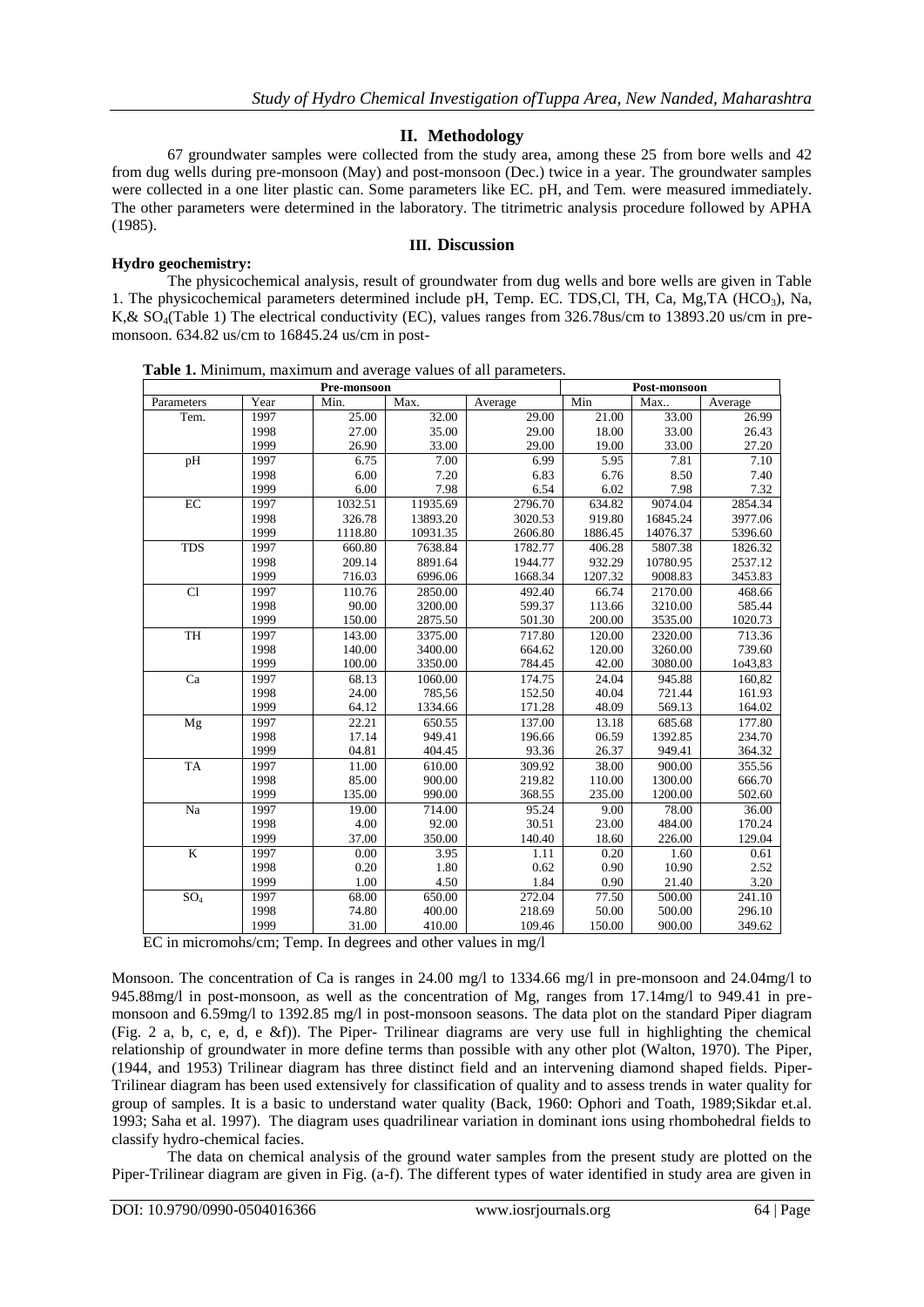the Table. 2 (a & b) and variation in percentage of wells in each fields of Piper diagram are given in Fig.2 (a- f). It is seen that in pre-monsoon season 94.44; 100; and 84.30% of well water samples fall in the Field-1,ie. alkaline Earth $(Ca+Mg)$  exceeds alkaline  $CaCl<sub>2</sub>$  is the dominant component in the Field -1.

In the pre-monsoon season of 1997 and 1998, strong acids also are seen to be dominant with 96.30% and 100% wells falling in the Field-4. In 1999, however, weak acids and strong acids proportion is almost equal with 50.47% and 49.01 % samples being in these Fields respectively. It is also seen that the

Pre-monsoon season of 1997 and 1998 exhibit non-carbonate hardness (secondary salinity) and in 1999 only 39.20 % of wells shows secondary alkalinity and 29.41 % of wells have CaCl2 dominance.

Most of the post-monsoon samples also fall in the Field-1, (1.93; 88.32; & 100%). Among the subdivision of Field-1 CaCl2 is a dominant shows year wise

**Table 2. (a)** Percentage of wells in each fields of Piper Trilinear Diagram (pre-monsoon)

|      |         |         |         | .       |         |               |         |          |         |         |
|------|---------|---------|---------|---------|---------|---------------|---------|----------|---------|---------|
| Year | Field-1 | Field-2 | Field-3 | Field-4 | Field-. | Field-6       | Field-7 | Field-8  | Field-9 | Field-9 |
| 1997 | 94.44   | 5.55    | 3.70    | 96.30   | 1.85    | 70.00<br>ے ۔۔ | 3.70    | $0.00\,$ | 20.37   | 1.85    |
| 1998 | 100     | 00.00   | 00.00   | 100     | 00.00   | 44.44         | 00.00   | 00.00    | 5.55    | 00.00   |
| 1999 | 84.30   | 15.70   | 50.47   | 49.01   | 39.21   | 15.68         | 3.92    | 1.96     | 29.41   | 9.80    |

| <b>Table 2. (a)</b> Percentage of wells in each fields of Piper Trilinear Diagram (post-monsoon) |         |         |         |         |         |         |         |         |         |         |
|--------------------------------------------------------------------------------------------------|---------|---------|---------|---------|---------|---------|---------|---------|---------|---------|
| Year                                                                                             | Field-1 | Field-2 | Field-3 | Field-4 | Field-5 | Field-6 | Field-7 | Field-8 | Field-9 | Field-9 |
| 1997                                                                                             | 96.03   | 0.00    | 7.90    | 82.10   | 18.00   | 71.63   | 0.00    | 0.00    | 10.44   | 0.00    |
| 1998                                                                                             | 88.32   | 1.66    | 34.99   | 69.99   | 31.66   | 9.99    | 8.33    | 0.00    | 46.66   | 3.33    |
| 1999                                                                                             | 100     | 0.00    | 6.55    | 93.44   | 6.55    | 54.10   | 0.00    | 0.00    | 39.34   | 0.00    |

Increasing trend. It is also seen that for majority of samples strong acids predominate, over weak acids with 82.10; 69.99 and 93.44 % of wells being in the Field-4, among the sub-division of this Field also CaCl2 is dominant.